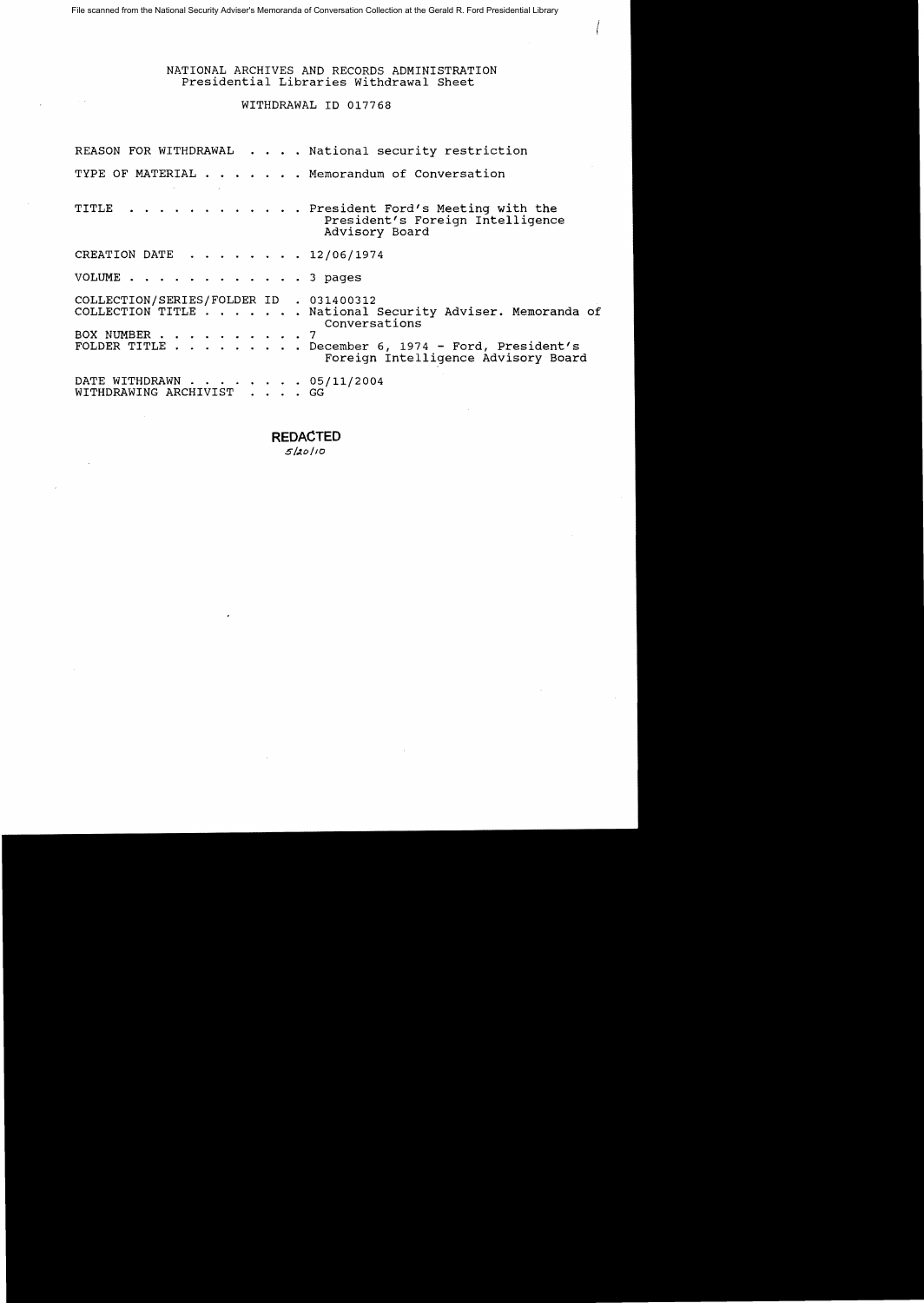MEMORANDUM

THE WHITE HOUSE WASHINGTON  $\Box$ 

~/XGDS EO 12958 3.3(b)(1»25Yrs

MEMORANDUM OF CONVERSATION

DATE AND TIME: Friday, December 6, 1974  $12:00$  noon

PLACE: The Cabinet Room

The White House

SUBJECT: President' Ford's Meeting with the President's :Foreign Intelligence Advisory Board

President: Sorry I am late. I had a good session with Chancellor Schmidt. Thank you for coming. I remember the meeting we had in the EOB. I have been impressed with your work and I know you will continue your outstanding work.

Adm. Anderson: Unfortunately, they still are fumbling along with that.

President: We have an unfortunate situation with intelligence and it's standing with the public. This group can take this highly important matter and give an objective analysis.

There is one area where we could use some help. Our overseas intelligence collection facilities we need to look at. What are your thoughts on this?

Adm, Anderson: We have been working on economic intelligence. You need to be able to project, not just react. We had a good Middle East review yesterday. We met with Secretary Kissinger yesterday. [ The next meeting we will examine

our ability to verify strategic forces.

President: That will be an important part of the SALT II agreement. I would encourage you to support the agreement. It is not a partisan issue. Any help you can give would be appreciated, as you travel  $\left\langle \phi \right\rangle$   $\left\{$   $\left\{$   $\mathsf{FORO} \right\}$ issue. Any help you can give would be appreciated, as you travel around the country and talk to people.

SECRET/XGDS

 $S$  +  $C$   $R$   $\leftarrow$   $\leftarrow$   $Y$ (E)S  $(2)$ DECLASSIFIED W/ portions exempted **CLASSIFIED** BY: WENTY A. A SENDER

 $R$  $\sqrt[3]{\frac{1}{2}}$ 

E.O. 12066 (as amended)  $\,$  SEC 3.3  $\,$ MHt: ()8-9S,; ,;.7 atate the 9/26/08: CM the 8/14/09; PIAB the 5/20/10  $By$  del NARA, Date  $7/81$ 

 $\frac{1}{1}$  -  $\frac{1}{1}$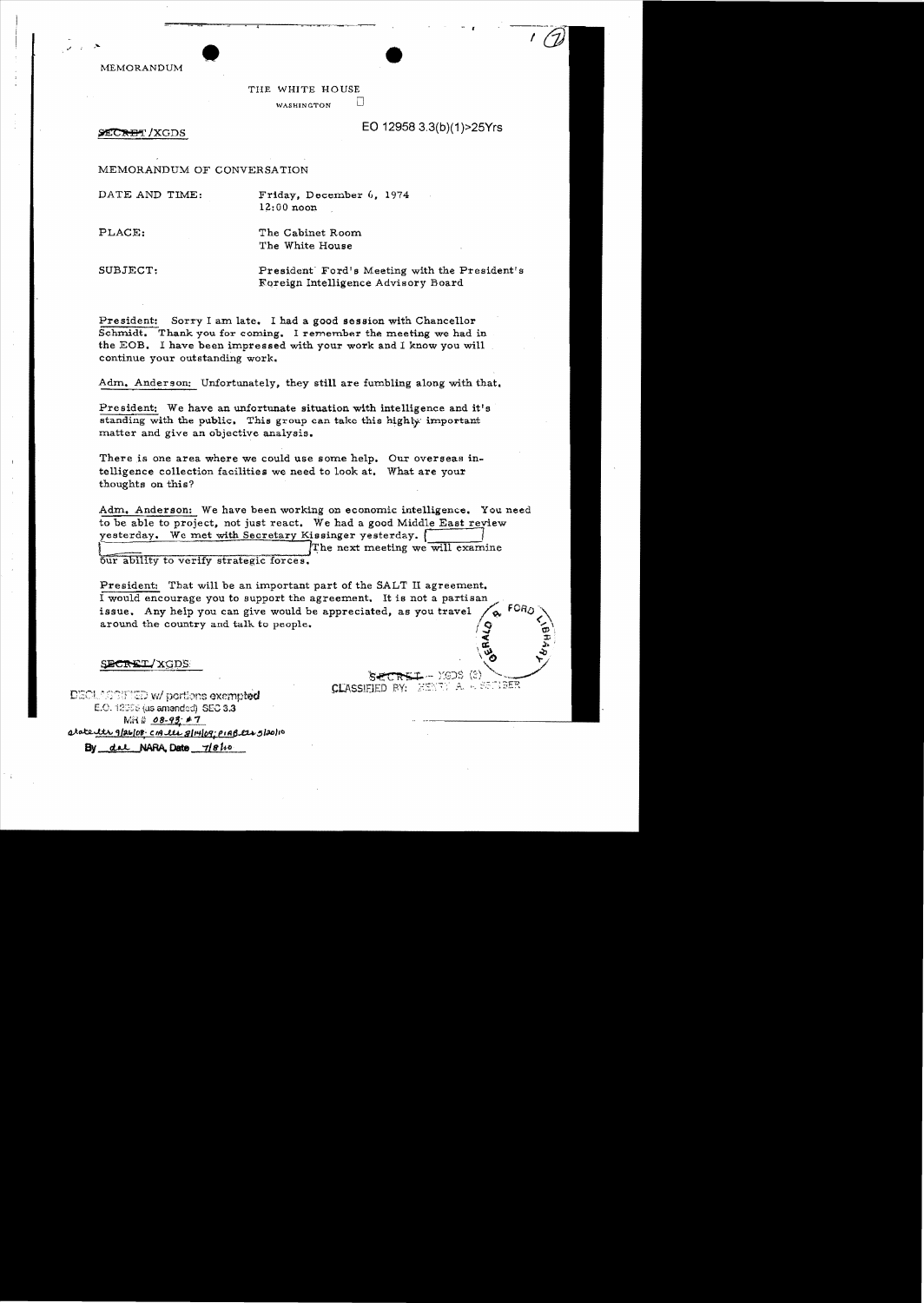#### SECRET/XGDS

Leo Cherne: It is a good agreement. If Colby's charts could be sanitized and used, it would be very helpful.

I can and will support it. I have one reservation--which I don't Dr. Teller: You know I have been opposed to arms reduction because I am suspicious. But I am impressed by Vladivostok. plan to air in public.

This is not directly associated with the agreement. And I am astonished with the progress which has been made.

President: Don't we have a strong program in this area?

Dr. Foster: I don't think so. Arms control agreements make it harder'to get from the Congress what we need to provide for our security. Vladivostok limited their capacity to move, but it probably increased our problems in getting the funding.

President: I will recommend whatever is needed. Congress, though, might come to the wrong conclusion.

Dr. Foster: It is important to explain the realities to the Congress.

President: I will. Is there anything else!

Adm. Anderson: We have had excellent cooperation from the intelligence community.

Mr. Gray: Our overseas visits are important.

Adm. Anderson: Someone mentioned the importance of measures which could be considered economic warfare. Maybe we need structural changes in the intelligence board .- to have one group for military-political intelligence and another for economic-industrial.

President:

SECREP/XGDS

FCAA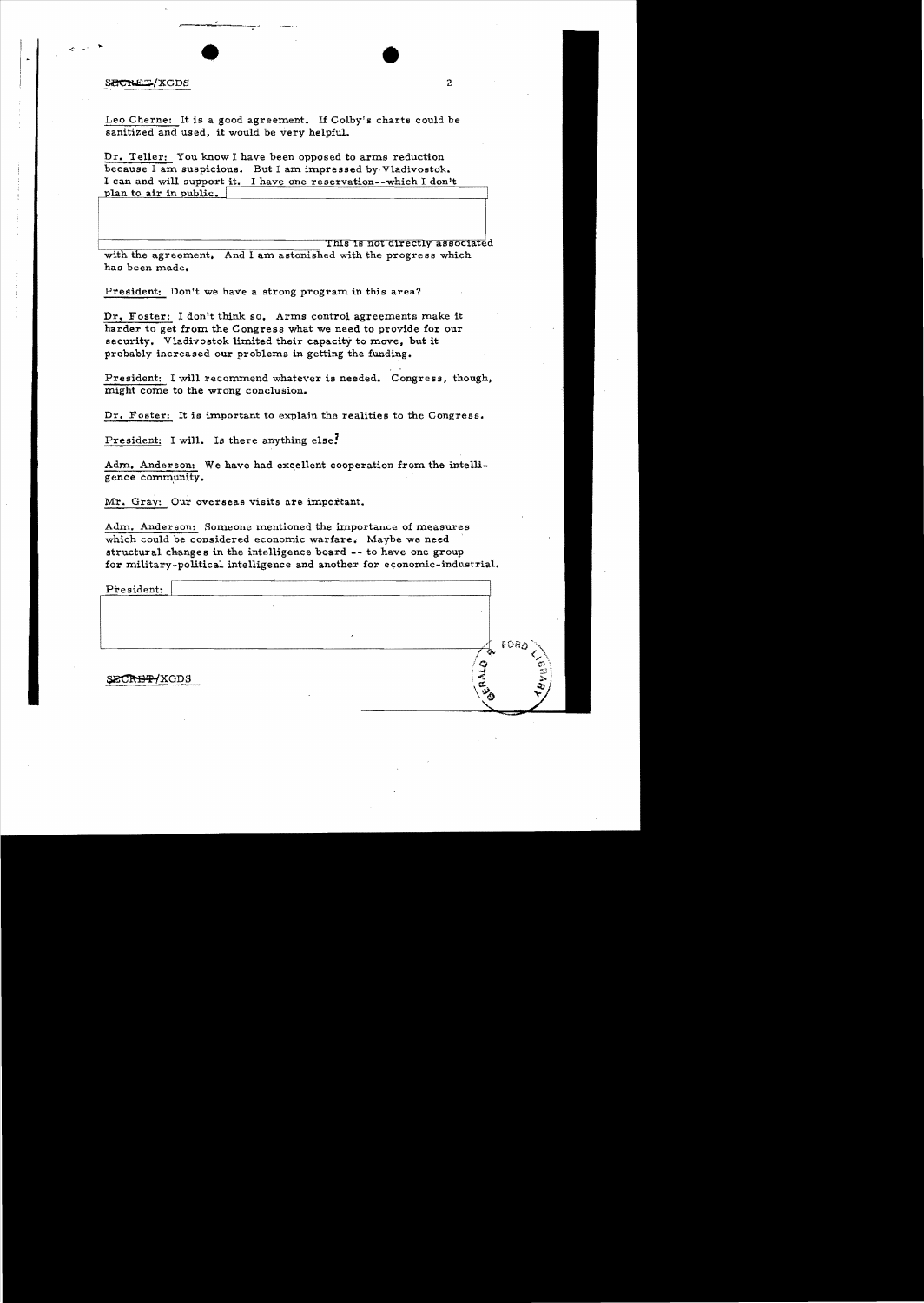#### SECRET/XGDS

Dr. Land: I am not sure we are making the best use of . Security is a problem. We would need a filter so the material could be made available. There are incipient opportunities which we can pursue which we haven't because it hasn't been needed

Dr. Foster: It would be good if the intelligence community would give the best case (on critical questions) for each possibility. Instead of just the worst case. For example, they should tell us, yes, there will be a war; no there won't. To complete the picture.

President: Thank you. It was good to see you again.



SECRET/XGDS